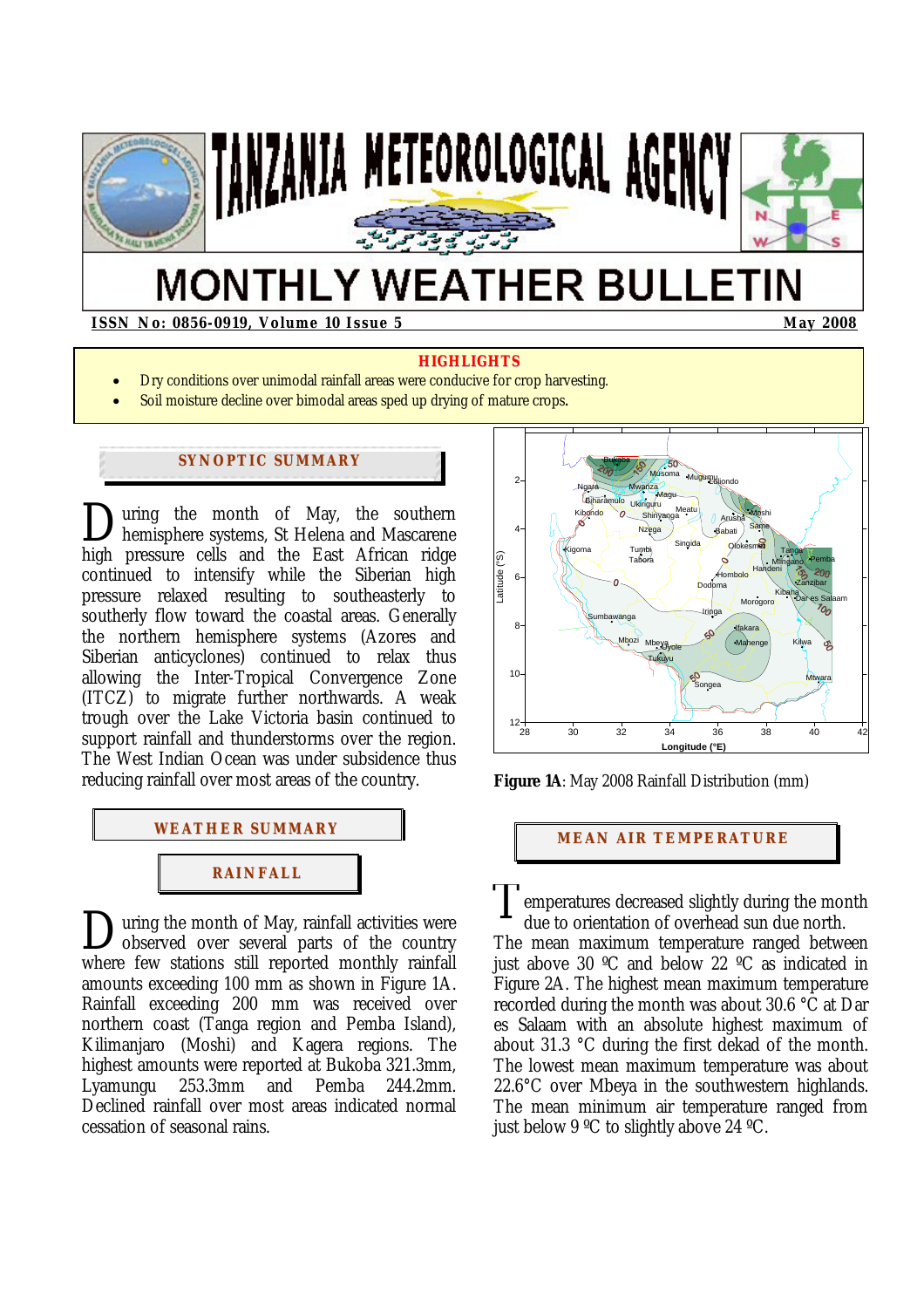#### **Volume 10, Issue 5 May 2008**



**Fig 2A:** May 2008 Mean Maximum Temperature (°C)

The lowest value of the mean minimum temperature was about 9.5 °C observed at Mbeya, while the highest value was about 24.1 °C recorded at Pemba as shown in Fig. 2B. Mbeya town reported the lowest 10 day minimum temperature of about 9.1 °C during the first dekad of May.





#### **MEAN SUNSHINE HOURS**

 unshine hours across the country during May S unshine hours across the country during May indicate that the duration of mean bright sunshine ranged from about 3 hrs/day to above 10 hrs/day as shown in Figure 3. Long bright sunshine hours  $(>10$ hrs/day) occurred over central areas (Tabora) while short durations (< 3 hrs/day) were experienced over some parts in northeastern highlands. Cloudy conditions over northeastern highlands shortened bright sunshine durations to less than 3 hrs/day.



**Figure 3:** May 2008 Mean Sunshine Hours (hrs/day)

# **MEAN WI ND SPEED**

uring the period mean wind speed across the country ranged between about  $\overline{2}$  to 10 km/hr as indicated in Figure 4. Some parts of northeastern highlands and central regions experienced windy conditions that exceeded 10 km/hr. Wind speeds in May increased slightly compared to previous month. Calm conditions and low wind speeds of about 2 km/hr were recorded over most parts of Ruvuma and Morogoro regions. However, increased windy and dry conditions over central areas have increased D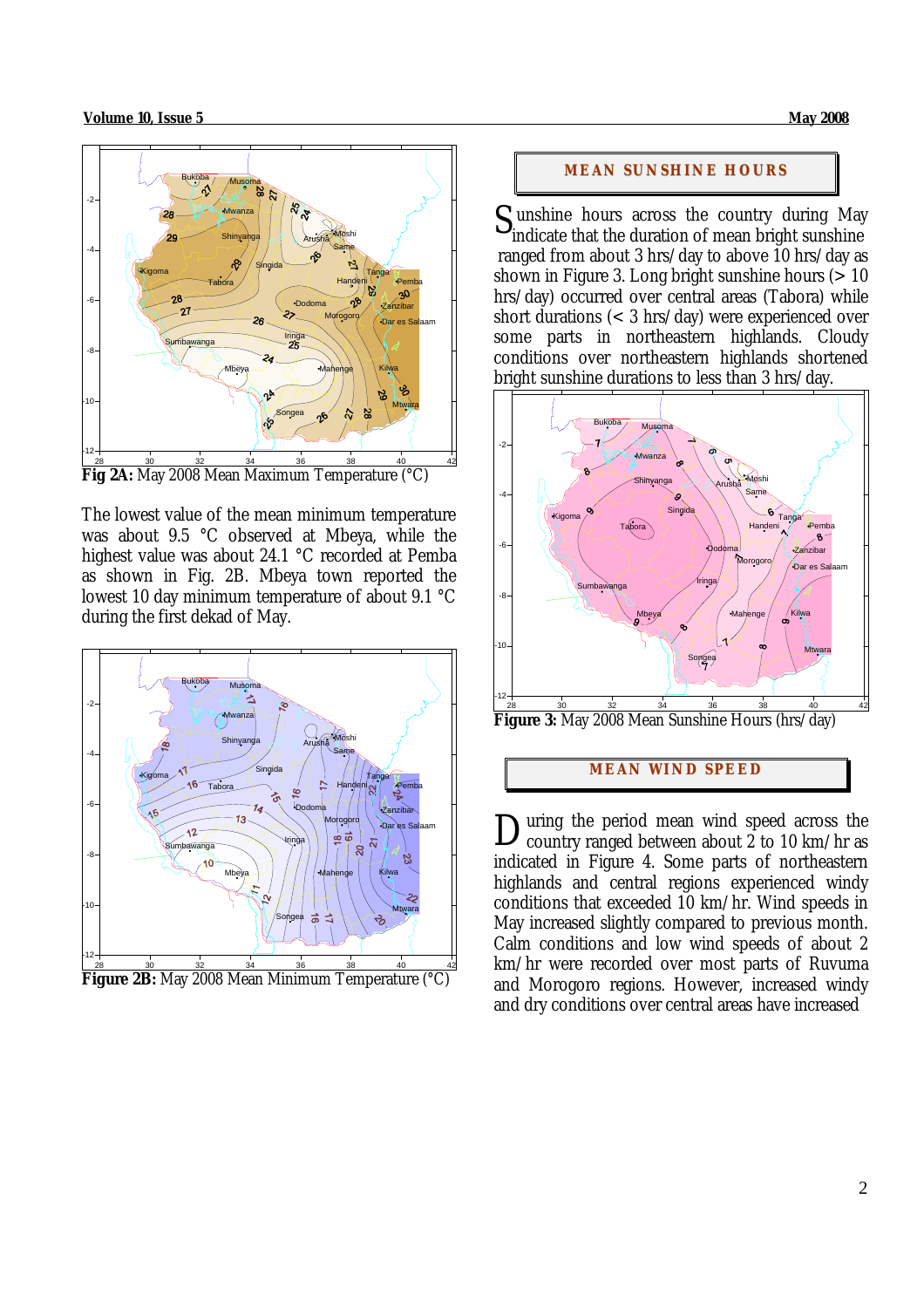#### **Volume 10, Issue 5 May 2008**

prospects for occurrences of dust devils, wind erosion, and higher evaporation rates.



**Figure 4:** May 2008 Mean wind speed (mm)

# **SATELLITE I NFORMATION**

ean vegetation condition during the third dekad  $\mathbf{M}_{\text{of}}^{\text{ean vegetation}}$  condition during the third dekad  $\mathbf{M}_{\text{of}}$  May is indicated in Figure 5 in a NOAA satellite imagery, depicting the Normalized Difference Vegetation Index (NDVI). Generally



 **Figure 5: Vegetation for the period of May 21-31, 2008** 

good vegetation condition was recorded over the southern sector as indicated on the picture being a

result of the presence of a high percentage of perennial vegetation that covers the area.

Northeastern areas and some parts over central areas including eastern areas of Shinyanga region were dominated by low vegetation levels. On average, very low vegetation condition is likely to cover most parts of central areas during the month of June.

**AGROMETEOROLOGICAL SUMMARY**

uring the month soil moisture levels continued declining over most parts of the country rendering a conducive environment for harvesting activities and further drying up of the crops (maize, paddy, and millet/sorghum) mainly over unimodal rainfall areas (southwestern highlands, southern, western, and central regions). Crop yield, for 2007/2008 cropping season in these areas is anticipated to be good. Over bimodal rainfall regime areas, early planted crops are being harvested while the late planted maize, rice and beans were between wax ripeness and full ripeness stages and in good state as observed over some parts of northeastern highlands. However, crops over Same (Mkumbara and Mkomazi), Mbulu, Loliondo, and Rombo in the northeastern highlands, and Ngara, Karagwe, Magu, Kwimba, and Tarime in the Lake Victoria basin were adversely affected by persistent low soil moisture conditions. In these areas crops condition was between moderate to poor, as some rain was still desired for proper maturity. D

Market supply for cassava over several areas of the country continued fairly well, while pasture conditions and water availability for livestock and wildlife were generally good across the country.

# **HYDROMETEOROLOGICAL SUMMARY**

 $\rm W$  ater levels in lakes and dams were high as well as iver discharges over parts of northeastern as river discharges over parts of northeastern areas and Lake Victoria Basin. As for areas over central, southern, southwestern and western regions water levels have started to decline as the dry season continues.